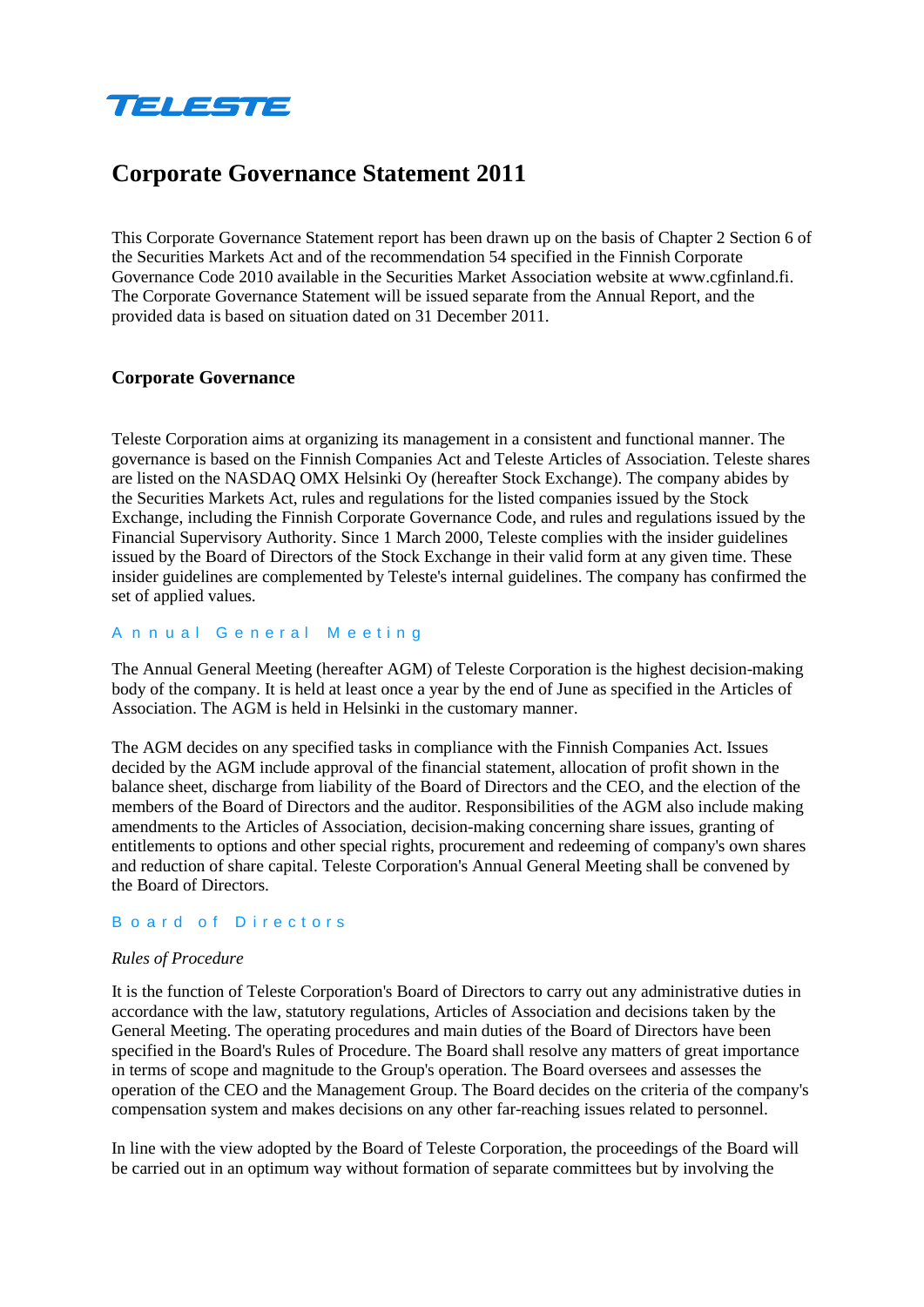entire Board in the so-called committee proceedings. The Board is also carrying out the duties of the Audit Committee.

The Board shall conduct an annual evaluation of its performance and working methods. The Board of Teleste Corporation has laid down rules of procedure according to which the essential duties of the Board include the following:

• Provision for the company business strategy and its revision at regular intervals,

- Approval of annual budgets and supervision of their implementation,
- Decisions concerning major investments and divestments,
- Handling and approval of annual financial statements and interim reports,

• Appointment of the CEO and discharging him from his duties and specification of his responsibilities and conditions of work,

• Decisions concerning incentive and bonus systems involving management as well as personnel and presentation of any related proposals to the AGM as required,

• Annual revision of any essential risks related to the company operation and management thereof,

• Laying down the company values and policies.

# *Election and Term of Office of the Board of Directors*

According to the Articles of Association, the Board consisting of a minimum of three and a maximum of eight members will be elected annually at the Annual General Meeting. Members shall hold office until the end of the next Annual General Meeting. The Board shall elect Chairman of the Board from amongst its members.

In its meeting held on April 8, 2011 the AGM elected the six persons specified below to the Board of Directors of Teleste Corporation. Marjo Miettinen was elected Chairperson by the members of the Board.

Marjo Miettinen, Chairperson, b. 1957, M.Sc. (Ed.), EM Group Oy, CEO Pertti Ervi, Member of the Board, b. 1957, B.Sc. (Eng.), Independent Consultant Tero Laaksonen, Member of the Board, b. 1946, M.Sc. (Math.), Professional Board Member Pertti Raatikainen, Member of the Board, b. 1956, Dr. Sc. (Technology), VTT ICT, Director Technology

Kai Telanne, Member of the Board, b. 1964, M.Sc. (Econ.), Alma Media Corporation, CEO Petteri Walldén, Member of the Board, b. 1948, M.Sc. (Eng.)

The Members of the Board are not employed by the company, and are in line with the issued Finnish recommendations independent of the company and any significant shareholders of it with the exception of Chairperson Marjo Miettinen, who is the CEO of EM Group Oy, a significant shareholder.

In 2011, the Board of Directors of Teleste Corporation had 10 meetings. The attendance of the Directors at the Board meetings was 98%. In addition to the Members of the Board the meetings were attended by the CEO, the Deputy CEO and concerning interim reports also the CFO and persons invited separately as required.

#### *Remuneration for the Members of the Board*

The remuneration of the Members of the Board of Directors is decided on by the Annual General Meeting. On April 8, 2011 the AGM decided that the Chairman of the Board be paid annually EUR 40,000 and each Member will receive EUR 25,000 a year. Attendance allowance, which is paid separately, stands at EUR 250 per meeting. Remuneration for the Members of the Board will be paid so that 40% of the specified annual amount will be company shares and the rest will be remitted in money.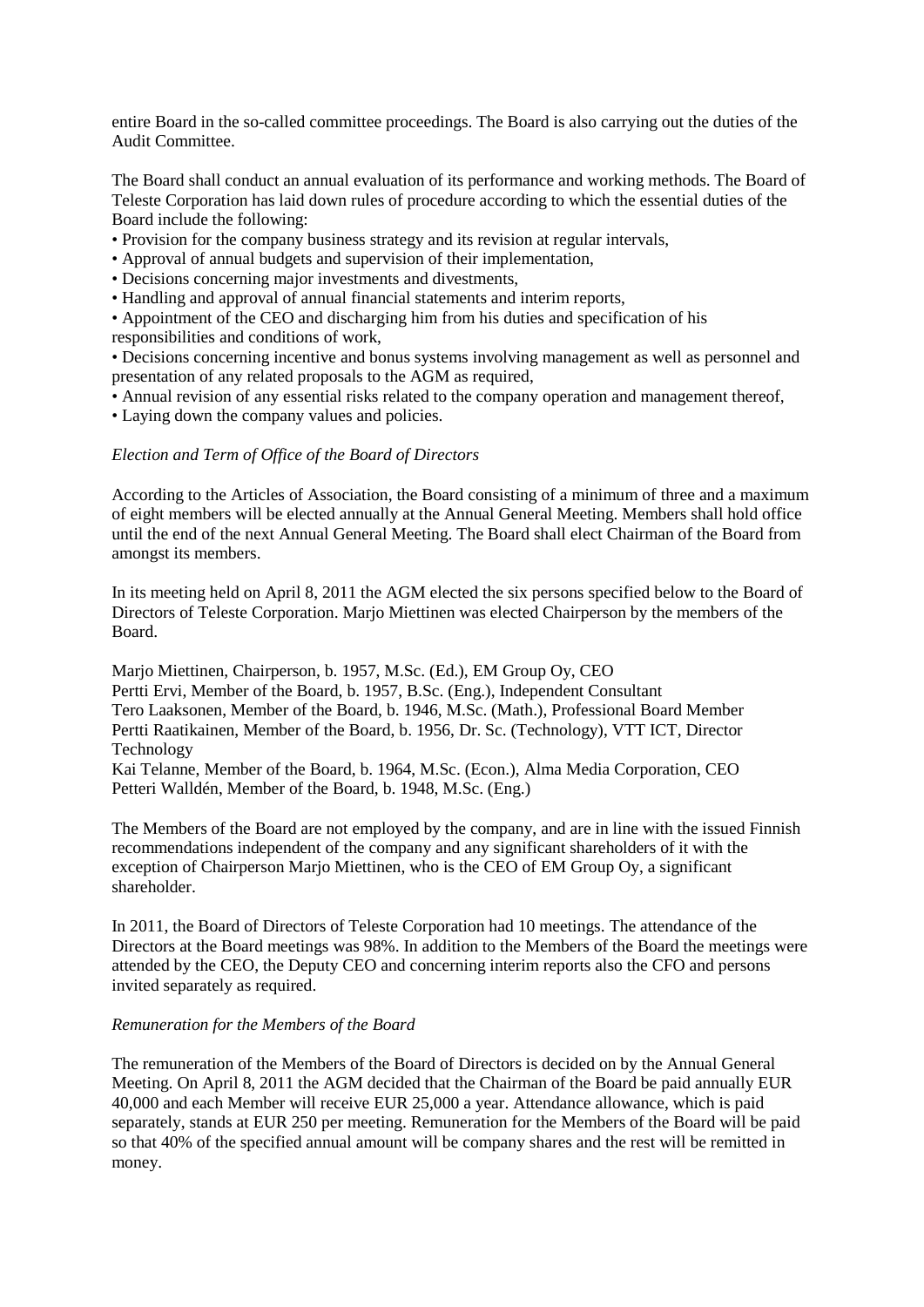Salaries, remuneration and other benefits paid in 2011 to the Board of Directors were as follows: Marjo Miettinen, EUR 42,500 including 3,954 Teleste shares Pertti Ervi, EUR 27,500 including 2,471 Teleste shares Tero Laaksonen, EUR 27,500 including 2,471 Teleste shares Pertti Raatikainen, EUR 27,500 including 2,471 Teleste shares Kai Telanne, EUR 27,500 including 2,471 Teleste shares Petteri Walldén, EUR 27,250 including 2,471 Teleste shares

#### President and C E O

The Company's CEO is in charge of the Group's business operations and corporate governance in line with the law, Teleste Corporation's Articles of Association as well as instructions and regulations issued by the Board.

Detailed terms of employment of the CEO are specified in a separate contract subject to the Board approval. CEO is not a member of Teleste's Board of Directors. The current President and CEO of Teleste, Jukka Rinnevaara, b. 1961, M.Sc. (Econ.), assumed his present responsibilities on 1 November 2002. The CEO is assisted by the Corporate Management Group.

The Company Board of Directors decides on the salary, fees and other benefits received by the CEO. Salary, remuneration and other benefits paid in 2011 to the CEO of Teleste Corporation totaled EUR 390,783. The contractual age of retirement of President and CEO Jukka Rinnevaara is 60. The insurance premium of the voluntary retirement insurance policy of the CEO was EUR 59,016, which amount is not included in the paid salary and remuneration. As to the contract of President and CEO Rinnevaara, his term of notice has been specified as six (6) months in case the President and CEO decides to withdraw, and eighteen (18) months should the contract be terminated by the company.

#### M a n a ge m e nt G r o u p

The Teleste Corporation Management Group is chaired by the CEO who reports to the Board of Directors. On December 31, 2011 the Group's Management Group consisted of six members including CEO, to whom the Management Group members report. Members of the Management Group consist of the directors of Teleste's business areas and the Group Management. Subsidiaries are operating as parts of the business areas.

The Management Group handles the issues that concern managing the company, such as issues related to strategy, budget, interim reports and acquisitions, and prepares investments for approval by the Board of Directors. The Management Group meets once a month or at other times, when necessary.

Salary for all Members of the Management Group consists of a fixed basic salary and a results-based bonus. The amount of results-based bonus is determined by the company performance, the business area in question and other key operative objectives. The Board decides on the remuneration of the Management Group, and in December 2011 it made a decision on an executive incentive scheme (Teleste Management II Oy) for the Members of the Teleste Management Group. For more information on this new scheme see Teleste's Annual Report 2011, see Notes section: Related party transactions.

#### M a n a ge m e nt Interest

Teleste Management Oy is in possession of 381,000 Teleste Corporation's shares. CEO's holding in the Teleste Management Oy shares stands at 34.4% while the ownership by other members equals 65.6%.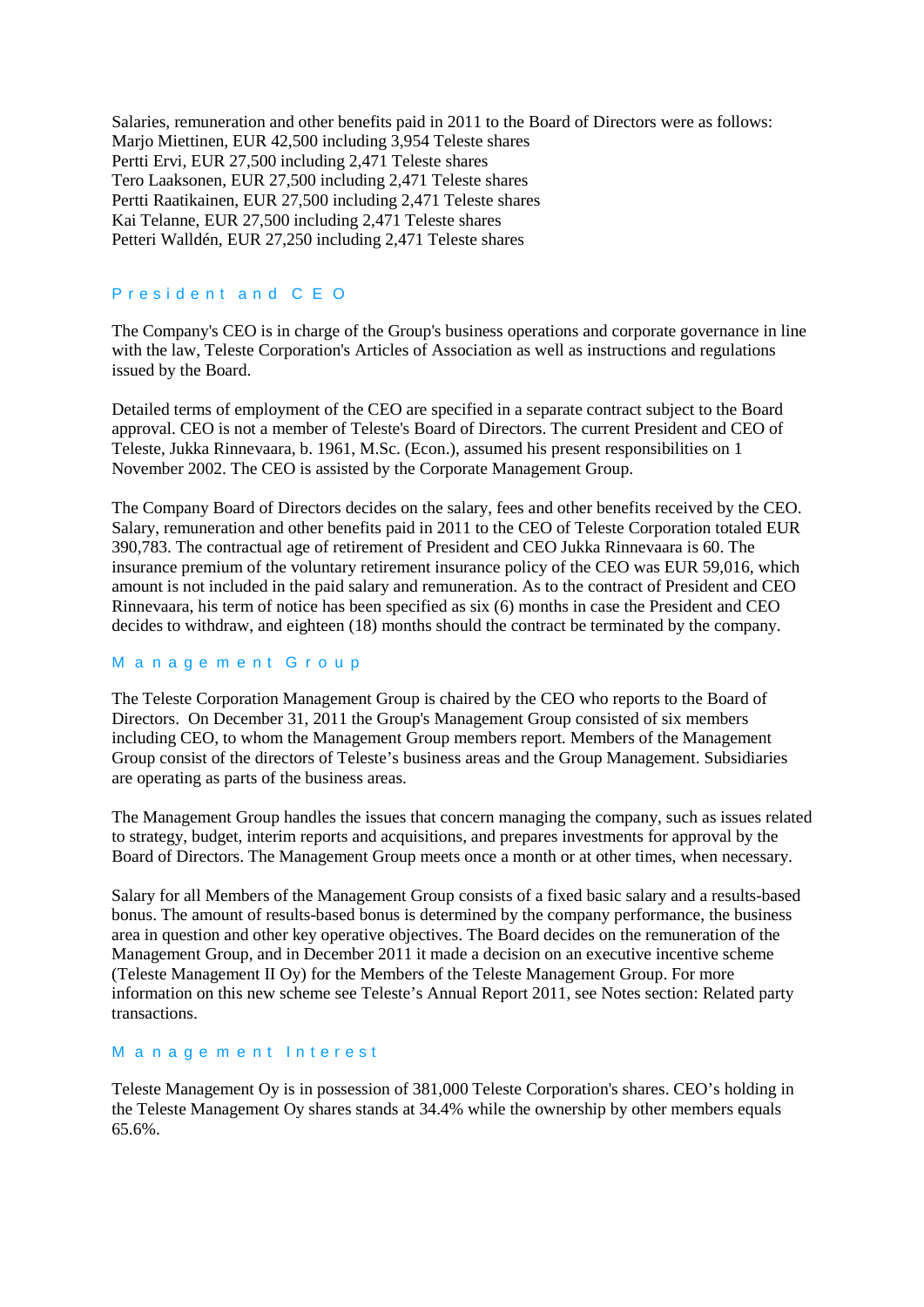Teleste Management II Oy is in possession of 542,000 Teleste Corporation's shares. CEO's holding in the Teleste Management II Oy shares stands at 31.25% while the ownership by other members equals 68.75%. In addition, the CEO was in the possession of 5,357 Teleste Corporation's shares on December 31, 2011.

### *Share Ownership and Options of the Management Group*

With the exception of the CEO, other Members of Teleste Corporation's Management Group were not in the possession of Teleste Corporation's shares on December 31, 2011.

On 31 December 2011, the CEO was in the possession of a total of 120,000 Teleste 2007 options while the other Teleste Corporation's Management Group members held 210,000 options put together.

For details related to option specifics see Teleste's Annual Report 2011, Notes section: Share-based payments. For holdings and stock options of the President and CEO and the Management Group see Notes section: Related party transactions.

## A u diting and R e visions

The term of office of Teleste Corporation auditor expires at the closing of the first Annual General Meeting following the election. On April 8, 2011 Teleste AGM selected Authorized Public Accountants KPMG Oy Ab for the company auditor. The Company's Chief Auditor is Esa Kailiala, KHT auditor (authorised public accountant). In addition to their statutory duties the auditors report to the Teleste Corporation Board of Directors and attend the Board meeting at least once a year.

In 2011, Teleste Group's auditing expenses totaled EUR 227 000 in which the share of KPMG was EUR 191 000. Moreover, auditing units of KPMG have supplied Teleste Group companies with other consultation worth total EUR 64 000 and other than KPMG auditors for EUR 20 000.

### Insider Register

Since 1 March 2000, Teleste complies with the insider guidelines issued by the Board of Directors of NASDAQ OMX Helsinki Oy in their valid form at any given time. These insider guidelines are complemented by Teleste's internal guidelines.

Membership in the Teleste Corporation permanent inner circle is based on position. Thus, the group consists of Members of the Board of Directors, CEO and the auditors. Furthermore, the extended inner register includes Members of the Management Group and the CEO's assistant.

Moreover, insider rules and regulations include provisions concerning temporary commercial activities. Project-specific insider register includes personnel who, based on their position, have access to company-related information, which upon publication may affect the value formation of the company's share. The CEO will assess, on a case-by-case basis, whether an issue or arrangement under preparation will be defined as a project.

It is recommendable for those included in the insider register to time any intended trading involving company shares and derivatives in such a manner that optimum information affecting the value of the shares is available in the market at the time. The permanent members of Teleste Corporation's insider register are obliged by the so-called Silent Period during which trading on company shares is banned completely for 14 days preceding publication of interim reports and the financial statements. During the specified period Teleste Corporation will not engage in any meetings with investors or analysts and no Teleste Group representative is allowed to comment upon company results.

The company insider administration is included in the SIRE system of Euroclear Finland Oy.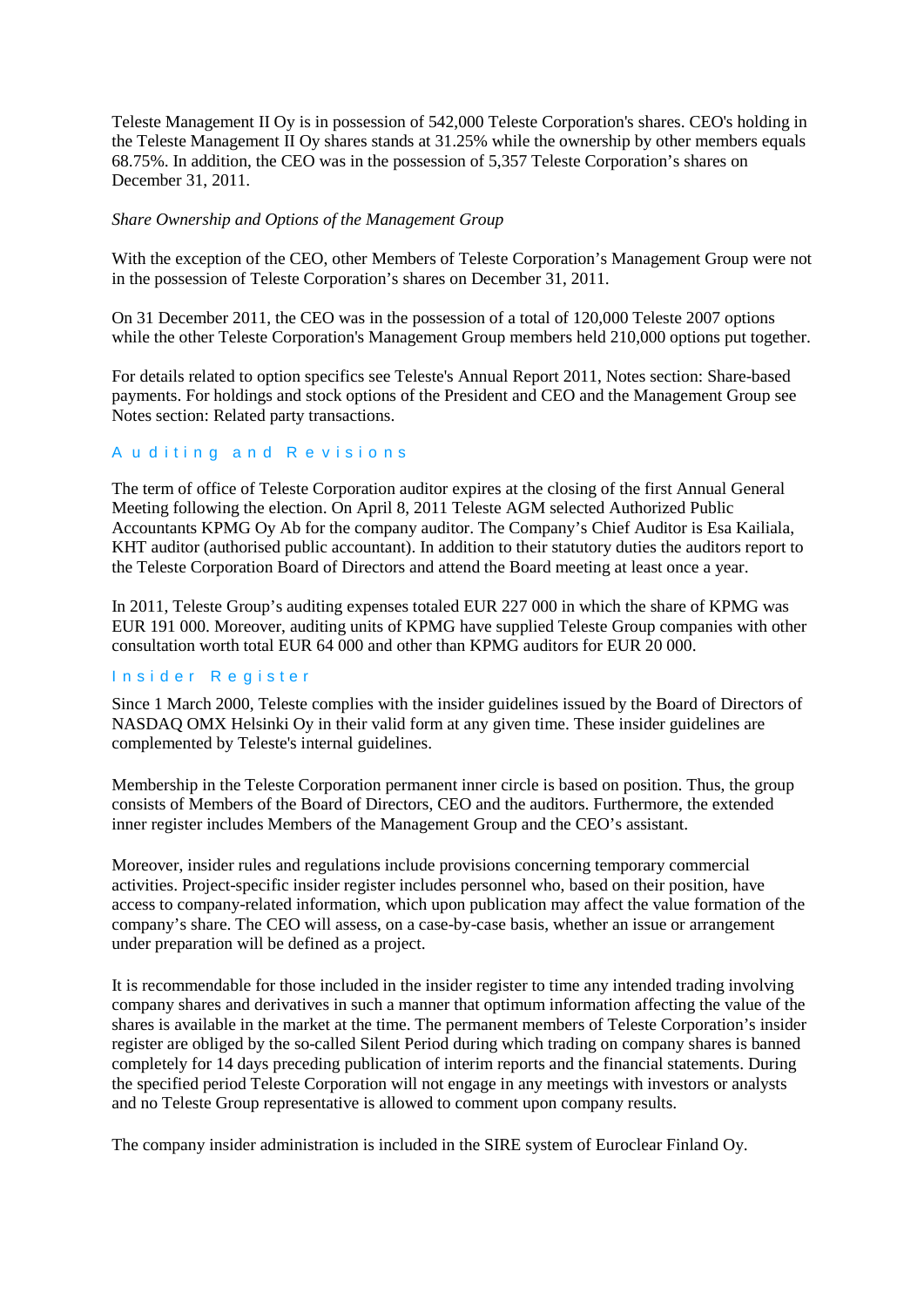# **Internal Supervision, Risk Management and Internal Auditing**

# Internal Supervision

Teleste's internal supervision is designed to support the implementation of the strategy and to ensure the achievement of the specified goals, compliance with the regulations as well as reliability and correctness of the conducted financial reporting. Internal supervision is based on Teleste's values and corporate culture as well as on mutually supporting structures and processes on the Group and operational levels. Management of the Group and the business units monitor the internal supervision as part of their normal managerial duties while the Board evaluates and ensures its correctness and efficiency. Supported by Teleste's centralised controller function, management of the relevant business unit in both of our business units answers for the compliance with the internal supervision principles on every level of the unit in question.

## Risk M anagem ent

Group risk policy with the relevant principles and objectives are subject to approval by the Teleste Board of Directors. Risk management is based on the specified strategic and business objectives of the Teleste Group. Risk management aims to ensure achievement of operational goals so that essential risks affecting the business operation and posing a threat to its objectives are identified and these will be monitored and valued at all times. The risk management methods are specified and the implementation of risk prevention is attempted through the same. Moreover, any risks that for economic or other reasons are reasonable to insure, are aimed to be covered. In risk management, the regular evaluation of most significant risks and exercising control in a cost-effective manner are emphasized. Risk management supports the business activity and generates added value, assisting decision-making and goal-setting for the management in charge of business. A part of the risk management system is monthly reporting by which the development of the orders received, turnover, order backlog, deliveries, trade receivables and cash flow is monitored and, through the same, the profit development of the entire Teleste Group.

Teleste's risk management system covers, for instance, the following classes of risk:

- strategic risks
- operational risks
- economic risks
- interest groups risks
- personnel risks
- property and business interruption risks

# Internal A u ditin g

Internal auditing unit is in charge of the internal auditing of Teleste Corporation and its subsidiaries. The results are reported to the appointed Member of the Board. The internal auditing evaluates business operations, any related processes, their involved risks and efficiency of the conducted supervision while making suggestions for developmental measures. These activities are performed in cooperation with controllers and other relevant bodies as needed. Furthermore, the internal auditing carries out any special assignments issued by the Management. The internal auditing covers all levels of the organisation. Internal auditing is reported to the Teleste Corporation Board of Directors twice a year. External auditor participates in the selection of the priorities for the internal auditing and assessment of results.